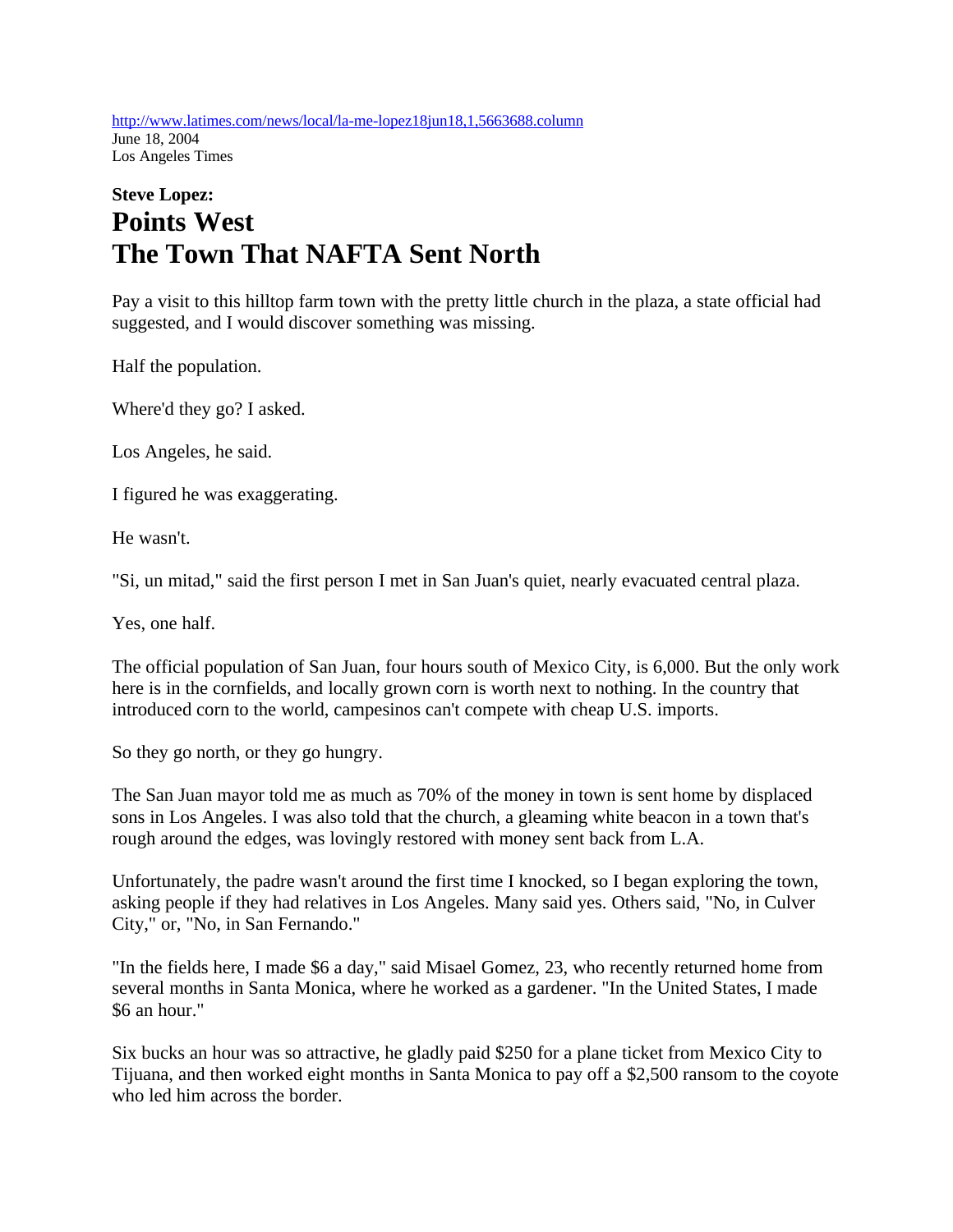Gomez missed home, though. He returned after a year to be with his wife. Together, they were dismantling the little stand where they sell fresh-squeezed orange and carrot juice in the plaza near the church. Gomez showed me a box with the day's receipts.

Forty pesos, about \$4.

Not much, he sighed. But better than what he'd make in the sun-blasted cornfields these days.

The Mexican government deserves much of the blame for that. Farmers get no price supports and scant government aid. Bank credit is nonexistent, so farmers work the fields with primitive tools and no tractors.

But if Mexican ineptitude has staggered the campesinos, American policy has delivered the knockout punch. The U.S. government paid more than \$34 billion in subsidies to American corn growers between 1995 and 2002, according to the Environmental Working Group.

An estimated 1.3 million Mexican farm jobs have been lost since the beginning of free trade in 1994, according to a Carnegie Endowment report. They couldn't compete with American farmers propped up with U.S. tax dollars doled out by vote-chasing politicians.

Just beyond San Juan's town center, I found farmers with wives and children in tow, heading in from the cornfields on horse-drawn wagons after a day of hard labor.

Two sisters, Silvia, 7, and Anaseli, 6, had been kept out of school that day to help plow fields with 15-year-old big sister Barbarita - who had to quit school in the third grade. They were riding home with their father, Hipolito Casiano Atilano, and their mother, Manuela.

I asked the youngest sisters what they liked better, school or work?

"La escuela!" they shouted in unison.

If the girls don't help work the farm, said their father, the family won't eat. They used to eat some and sell some of what they grow on the seven acres they work as sharecroppers. But Casiano said the price of the maiz that is used to make tortillas has dropped to 16 cents a kilo because of all the cheap foreign corn on the market, some of it genetically modified.

The situation is so bleak that Casiano's two sons, 17 and 24, headed north to work as gardeners in L.A.'s San Fernando Valley. The boys used to send money back home, but even with 12-hour workdays in the United States, they have trouble paying their own bills.

There's suffering, said their mother, on both sides of the border.

Another farmer pulled up with his whole family aboard a creaky old wagon, and the same story was repeated. At 16 cents, Joaquin Urbina said, do you realize how many kilos of corn you have to sell to buy a pair of shoes?